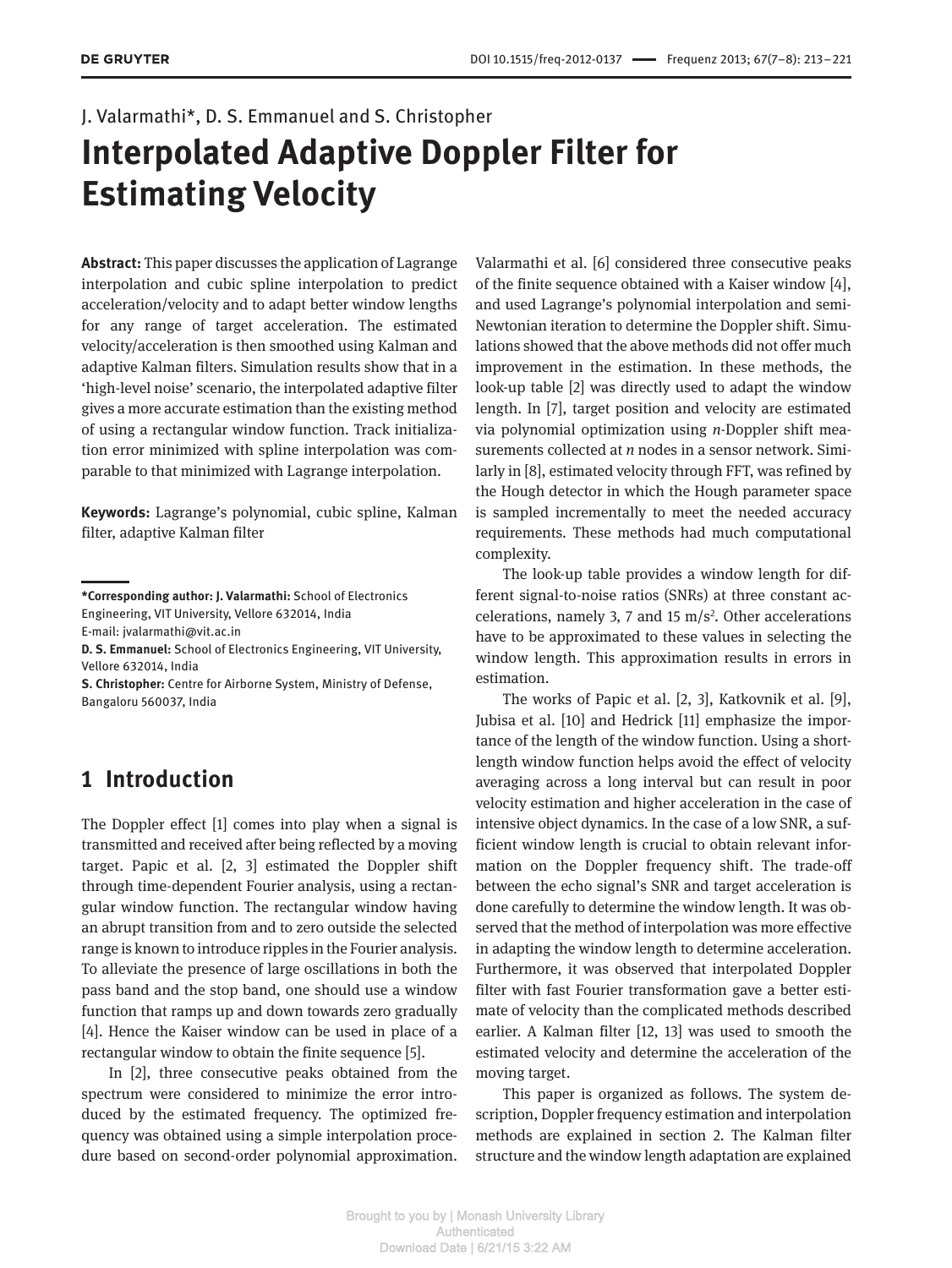in sections 3 and 4. In section 5, results of velocity estimation obtained with the algorithms described in previous sections are simulated and analyzed. Finally, the conclusion is given in section 6.

## **2 System description**

A block diagram depicting velocity estimation is shown in Fig. 1. A Doppler filter is used to determine the Doppler shift from the echo signal. A sinusoidal signal transmitted by the radar antenna has the form  $x_T(t) = A \cos \omega_0 t$ , where  $\omega_0$  is the angular frequency. This signal when reflected back from a stationary target results in a round-trip time delay  $\tau = 2R/c$ , where *R* is the range of the target in kilometers and  $c = 3 \times 10^8$  m/s is the velocity of light. The received signal is of the form

$$
x_R(t) = A \cos \Omega_0(t - \tau). \tag{1}
$$

In the case of a moving target, the received signal also has a phase difference (used to determine the velocity of the signal). The phase difference can be represented in terms of angular frequency  $\Omega_d$  and is given by

$$
\Omega_d = \frac{-2\Omega_0 \frac{dR(t)}{dt}}{c}.
$$
 (2)

Hence, the received signal is of the form

$$
x_R(t) = A \cos((\Omega_0 - \Omega_d)t - \Omega_0 \tau). \tag{3}
$$

In a practical scenario, owing to the presence of noise, the received signal is assumed to be of the form

$$
x_R(t) = A \cos((\Omega_0 - \Omega_d)t - \Omega_0 \tau) + v(t), \tag{4}
$$



where  $v(t)$  is random noise, which is statistically independent.

### **2.1 Windowing**

In the case of a Kaiser window [1], there is the flexibility of choosing a desired side lobe level and main lobe peak by varying the parameter  $\alpha$ . An added advantage of the Kaiser window is that its transition bandwidth is always small. Here the stop band attenuation (*A<sup>s</sup>* ) is assumed to be 25 dB. Hence,  $\beta$  = 0.6 approximately.

#### **2.2 Fast Fourier Transform (FFT)**

The windowed output is analyzed in the frequency domain by performing the FFT to obtain the peak frequency:

$$
X(k)\sum_{n=0}^{N-1} x(n)e^{-j2\pi nk/N}; \quad 0 \le k \le N-1.
$$
 (5)

A higher point FFT is applied to the window output so as to obtain a better display of the DFT *X*(*k*)*.* As the window size *M* is less than *N*, zeros are used for padding. The frequency corresponding to the highest magnitude of the FFT is the received signal frequency  $f_1$ .

#### **2.3 Velocity estimation**

The Doppler frequency shift  $f_d$  is given as the frequency by which the received signal varies from the transmitted signal. Hence,  $\pm f_d = f_1 - f_0$ , where  $f_0$  is the transmittedsignal frequency. The velocity of the target is given by

$$
v_p = f_d \times \frac{c}{f_0} \cos \theta, \tag{6}
$$

where  $\cos \theta = \cos \theta_a \cos \theta_e$ ; angles  $\theta_e$  and  $\theta_a$  are respectively the elevation and azimuth angles. For the estimated Doppler frequency shift, the target radial velocity  $v_r$  can be calculated as

$$
v_r = \frac{f_d c}{2f_0}.\tag{7}
$$

### **2.4 Lagrangian interpolation technique**

Since there are *N* samples of the received signal, a proper Fig. 1: Block diagram of velocity estimation sampling size should be selected through Kaiser window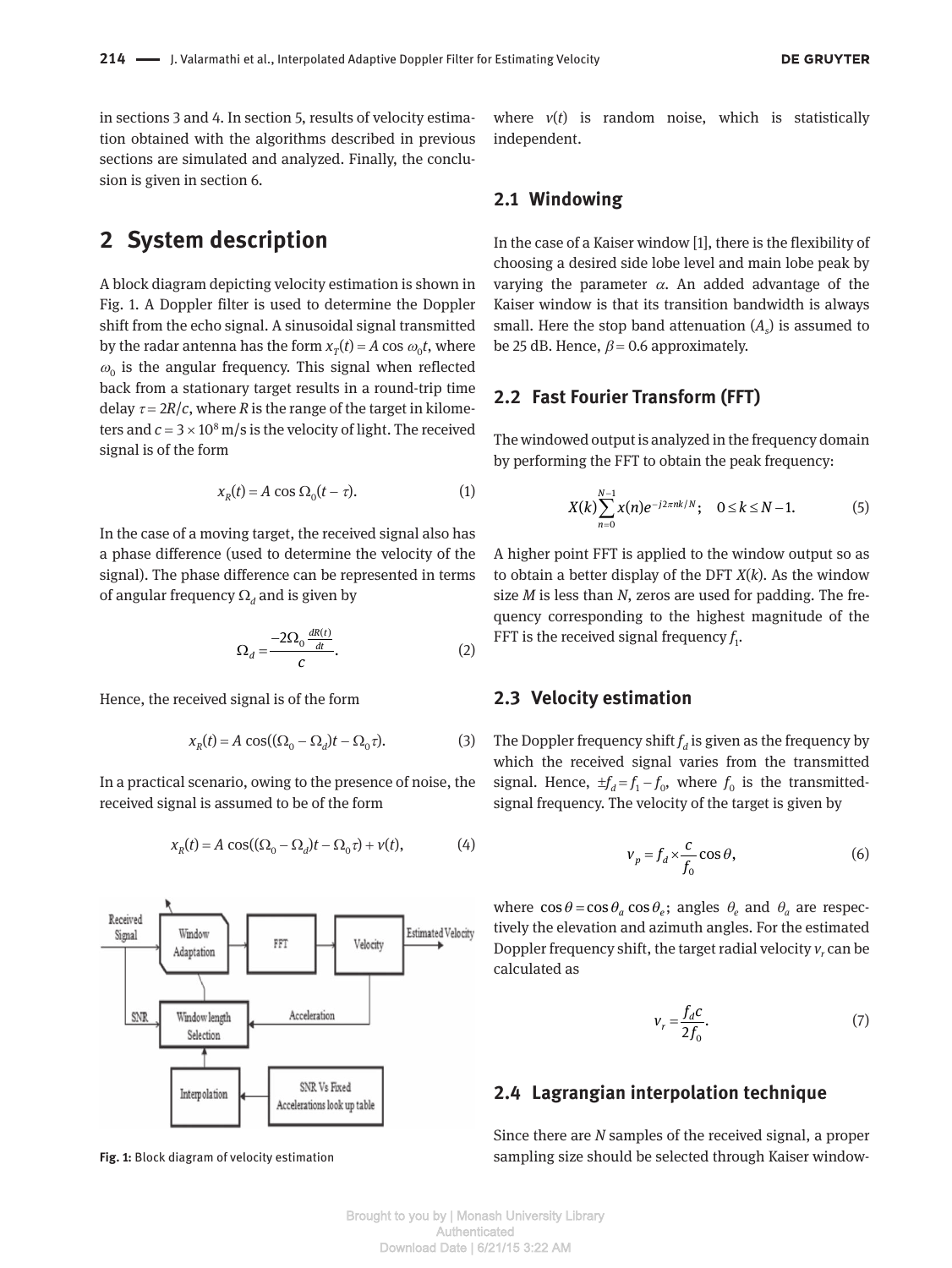ing in the trade-off between determining the target maneuvering and the SNR. For each observation, the window length has to be adjusted according to the target acceleration and SNR. The look-up table [2] provides the window length for different SNRs at three constant accelerations, namely 3, 7 and 15 m/s<sup>2</sup>. Other accelerations are approximated to these values in selecting the window length. This approximation leads to errors in estimation. Hence, the interpolation technique was used for the acceleration to adapt a better window length.

Using Lagrangian polynomials [14, 15, 16], it is possible to obtain the second-order interpolating polynomial *Q*(*f*)*,* which passes through three points  $(f_1, X_1)$ ,  $(f_2, X_2)$ and  $(f_3, X_3)$  of the window length corresponding to the given accelerations:

$$
Q(f) = L_1(f)X_1 + L_2(f)X_2 + L_3(f)X_3,
$$
\n(8)

where  $L_1(f)$ ,  $L_2(f)$  and  $L_3(f)$  are the Lagrangian polynomials given by

$$
L_1(f) = \frac{(f - f_k)(f - f_{k+1})}{(f_{k-1} - f_k)(f_{k-1} - f_{k+1})},
$$
  
\n
$$
L_2(f) = \frac{(f - f_{k-1})(f - f_{k+1})}{(f_k - f_{k-1})(f_k - f_{k+1})},
$$
  
\n
$$
L_3(f) = \frac{(f - f_k)(f - f_{k-1})}{(f_{k+1} - f_k)(f_{k+1} - f_{k-1})}.
$$

The frequency *f* is the approximate solution of the polynomial  $Q(f)$ . It is noted that the velocity estimated using the interpolated adaptive Doppler filter with only the FFT is better than that estimated using the complicated methods mentioned earlier. However, the initial estimation still contains more error.

#### **2.5 Cubic spline interpolation**

To reduce the error in the initial estimation [15], instead of Lagrangian interpolation, the cubic spline method was used. Cubic splines are curves used for the interpolation of data. They are constructed through a set of known data points. Here, corresponding to the SNR of the received signal, the accelerations and the respective window lengths obtained from the look-up table given in [2] are interpolated through cubic spline interpolation. In cubic spline interpolation, there are generally equations for two splines [14, 16]:

$$
y = a_1(x - x_1)^3 + b_1(x - x_1)^2 + c_1(x - x_1) + d_1,
$$
 (9)

$$
y = a_2(x - x_2)^3 + b_2(x - x_2)^2 + c_2(x - x_2) + d_2,
$$
 (10)

where *x* is acceleration and *y* is the window length, and  $a_1$ ,  $a_2$ ,  $b_1$ ,  $b_2$ ,  $c_1$ , and  $c_2$  and  $d_1$  and  $d_2$  are constants. Substituting  $x = x_1$  and  $x = x_2$  into equations (9) and (10) gives

$$
d_1 = y_1 \quad \text{and} \quad d_2 = y_2.
$$

Taking the second derivative of equations (9) and (10) yields

$$
y'' = 6a_1(x - x_1) + 2b_1,
$$
 (11)

$$
y'' = 6a_2(x - x_2) + 2b_2.
$$
 (12)

Considering that  $y'' = y_1''$  at  $x = x_1$  in equation (11) and  $y'' = y_2''$  at  $x = x_2$  in equation (12), we have

$$
b_1 = y_1''/2
$$
 and  $b_2 = y_2''/2$ . (13)

Substituting equation (13) into equations (11) and (12) and solving the same after letting  $y'' = y_1''$  at  $x = x_1$  in equation (11) and  $y'' = y_2''$  at  $x = x_2$  in equation (12), we have

$$
a_1 = (y_2'' - y_1'')/6h_1; \quad a_2 = (y_3'' - y_2'')/6h_2,\tag{13}
$$

where  $h_1 = x_2 - x_1$  and  $h_2 = x_3 - x_2$ .

Substituting all the constants and setting  $y = y_1$  at  $x = x_1$  and  $y = y_2$  at  $x = x_2$  in equations (9) and (10), we have

$$
c_1 = (y_2 - y_1)/h_1 - y_2''h_1/6 - y_1''h_1/3,
$$
  
\n
$$
c_2 = (y_3 - y_2)/h_2 - y_3''h_2/6 - y_2''h_2/3.
$$
\n(14)

Finally, to find the unknown second derivatives, we impose the compatibility condition that  $y_2$ <sup>'</sup> in spline 1 must equal  $y_2$ ' in spline 2:

$$
3a_1(x_2 - x_1)^2 + 2b_1(x_2 - x_1) + c_1 = 3a_2(x_2 - x_2)^2
$$
  
+ 2b\_2(x\_2 - x\_2) + c\_2. (15)

The substitution of all constants in equation (15) and subsequent simplification lead to

$$
h_1 y_1'' + 2(h_1 + h_2) y_2'' + h_2 y_3''
$$
  
= 6[(y<sub>3</sub> - y<sub>2</sub>)/h<sub>2</sub> - (y<sub>2</sub> - y<sub>1</sub>)/h<sub>1</sub>]. (16)

If we consider the natural boundary conditions  $y_1'' = 0$ and  $y_3'' = 0$  in equation (16), we have the matrix equation

$$
y_2'' = \frac{6[(y_3 - y_2)/h_2 - (y_2 - y_1)/h_1]}{2(h_1 + h_2)}.
$$
 (17)

The given window lengths corresponding to the three acceleration values are taken as  $(x_1, y_1)$ ,  $(x_2, y_2)$  and  $(x_3, y_3)$ ,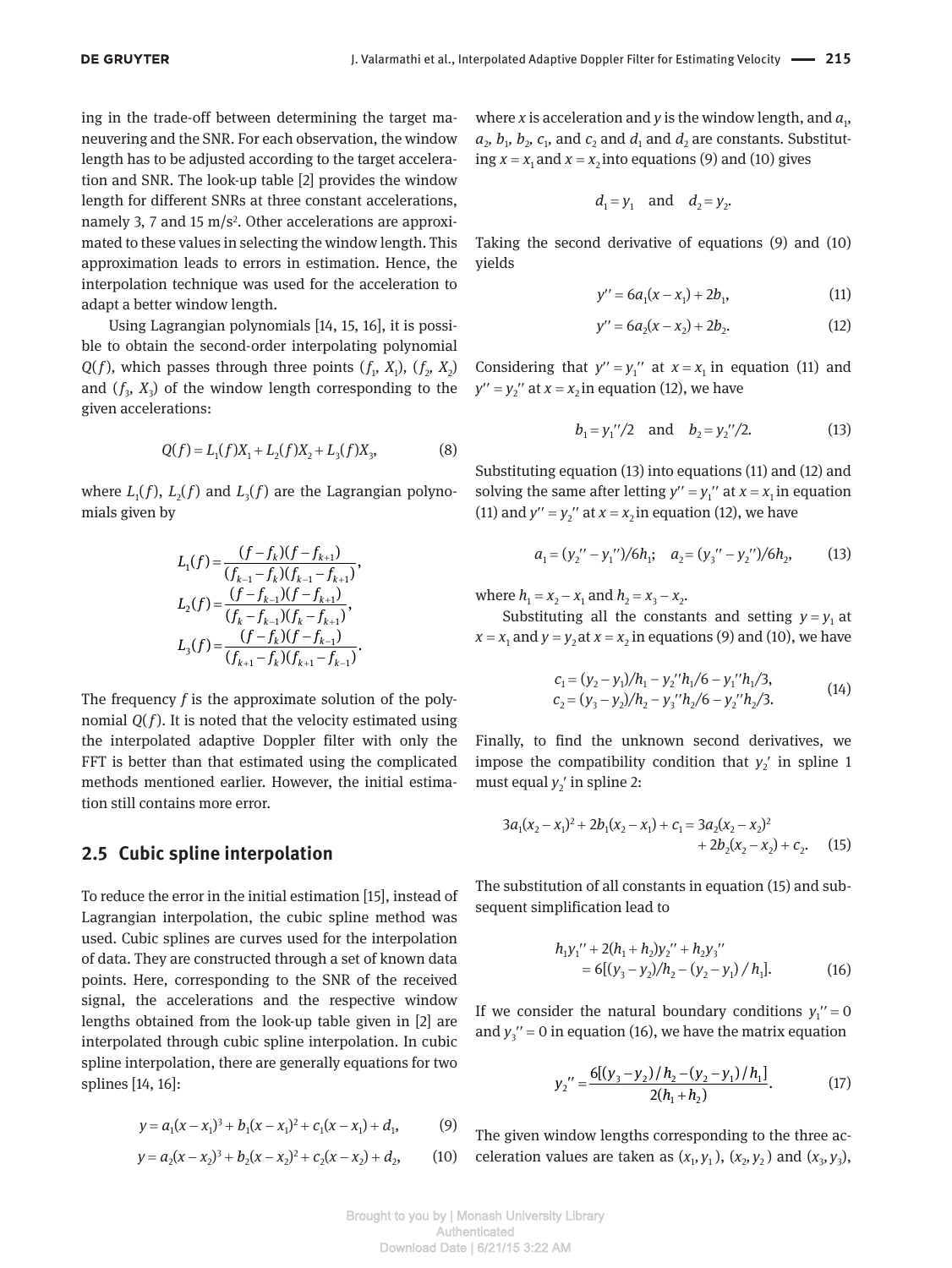and the spline segment coefficients are calculated and the cubic spline is plotted. From the cubic spline plotted, the exact window length is obtained for a particular acceleration pertaining to a particular SNR.

# **3 Kalman filter**

Here the Kalman filter is used to smooth the noisy measurement obtained with the Doppler filter. The inputs of the Kalman filter are the velocity estimates obtained with the Doppler filter and the outputs are the refined velocity estimates. The state space representation of object kinematics is given by

$$
Z(k) = \phi(k)Z(k-1) + \omega(k), \qquad (18)
$$

where  $Z(k)$  is the state vector  $[v(k) \quad a(k)]'$ , and  $v(k)$  and  $a(k)$  are the velocity and acceleration of the target respectively.  $\phi(k)$  is the state transition matrix  $\left| \begin{matrix} 1 \end{matrix} \right.$ 0 1 *T* . We assume

the measurement equation has the algebraic form

$$
Y(k) = HZ(k) + \mu(k)
$$
, where  $H = [1 \ 0]$ . (19)

The random variables  $\omega(k)$  and  $\mu(k)$  represent the process and measurement noise, which are white Gaussian noise with covariance matrices *Q*(*k*) and *R*(*k*) respectively. The Kalman filter estimates a state at some point in time and then obtains feedback in the form of a noisy measurement. These two steps are called prediction and correction [12, 13].

### **3.1 Prediction**

$$
\hat{Z}\left(\frac{k}{k-1}\right) = \phi(k)\hat{Z}\left(\frac{k-1}{k-1}\right)
$$
\n
$$
P\left(\frac{k}{k-1}\right) = \phi(k)P\left(\frac{k-1}{k-1}\right)\phi(k) + Q(k)
$$
\n(20)

### **3.2 Correction**

$$
K(k) = P\left(\frac{k}{k-1}\right)H^T\left[HP\left(\frac{k}{k-1}\right)H^TR(k)\right]^{-1}
$$
 (21)

$$
\hat{Z}\left(\frac{k}{k}\right) = \hat{Z}\left(\frac{k}{k-1}\right) + K(k)[Y(k) - HZkk - 1] \tag{22}
$$

$$
P\left(\frac{k}{k}\right) = P\left(\frac{k}{k-1}\right) - K(k)HP\left(\frac{k}{k-1}\right) \tag{23}
$$

Here 
$$
\mathbf{P}\left(\frac{\mathbf{k}}{\mathbf{k}-\mathbf{1}}\right)
$$
 and  $\mathbf{P}\left(\frac{\mathbf{k}}{\mathbf{k}}\right)$  are the prediction and correction

errors. The first task during the correction step is to compute the Kalman filter gain *K*(*k*) according to equation (21). The next step is to generate an *a posteriori* state

estimate  $\hat{\mathbf{Z}}\left(\frac{\mathbf{k}}{\mathbf{k}}\right)$  whose elements are the unknown target velocity and acceleration, by incorporating the measurement as in equation (22). The final step is to obtain an *a posteriori* error covariance estimate via equation (23).

# **4 Adaptive Kalman filter**

The target may undergo different accelerations. As a result, frequency also changes with time. Since we are considering a fixed window length in Doppler and Kalman filters, there is a delay in tracking the target dynamics [1, 2, 12]. The applied window function length must be short enough to avoid the effect of velocity averaging over a long interval. This velocity averaging would result in poor velocity estimation in the case of intensive object dynamics resulting in greater acceleration. On the other hand, the window length has to be long enough to contain relevant information on the Doppler frequency shift especially in the case of a low SNR. This is in accordance with the known results in the literature [2, 3, 11]. Therefore, in adaptive Kalman filtering, a proper window length is chosen according to the acceleration of the target and SNR. Using the Kalman filter, the target velocity and acceleration are estimated. The next unknown is the SNR, which can be estimated as follows.

Proper window lengths for different accelerations with the SNR as a parameter are presented in reference [2]. On the basis of the received-signal SNR and the acceleration estimated with the Kalman filter, if we select the window length particularly at a low SNR, the estimated frequency has more error as shown in the simulation result. Hence, cubic spline interpolation is used to select the proper window length from the interpolated accelerations [2]. Spline interpolation equations are given in equations (5) to (12). Here the inputs are the known window length for the estimated accelerations.

#### **4.1 Choice of optimal window length**

The window length that has less cumulative estimation error (cee) is taken as the optimal length. Thus, cee is given as

Brought to you by | Monash University Library Authenticated Download Date | 6/21/15 3:22 AM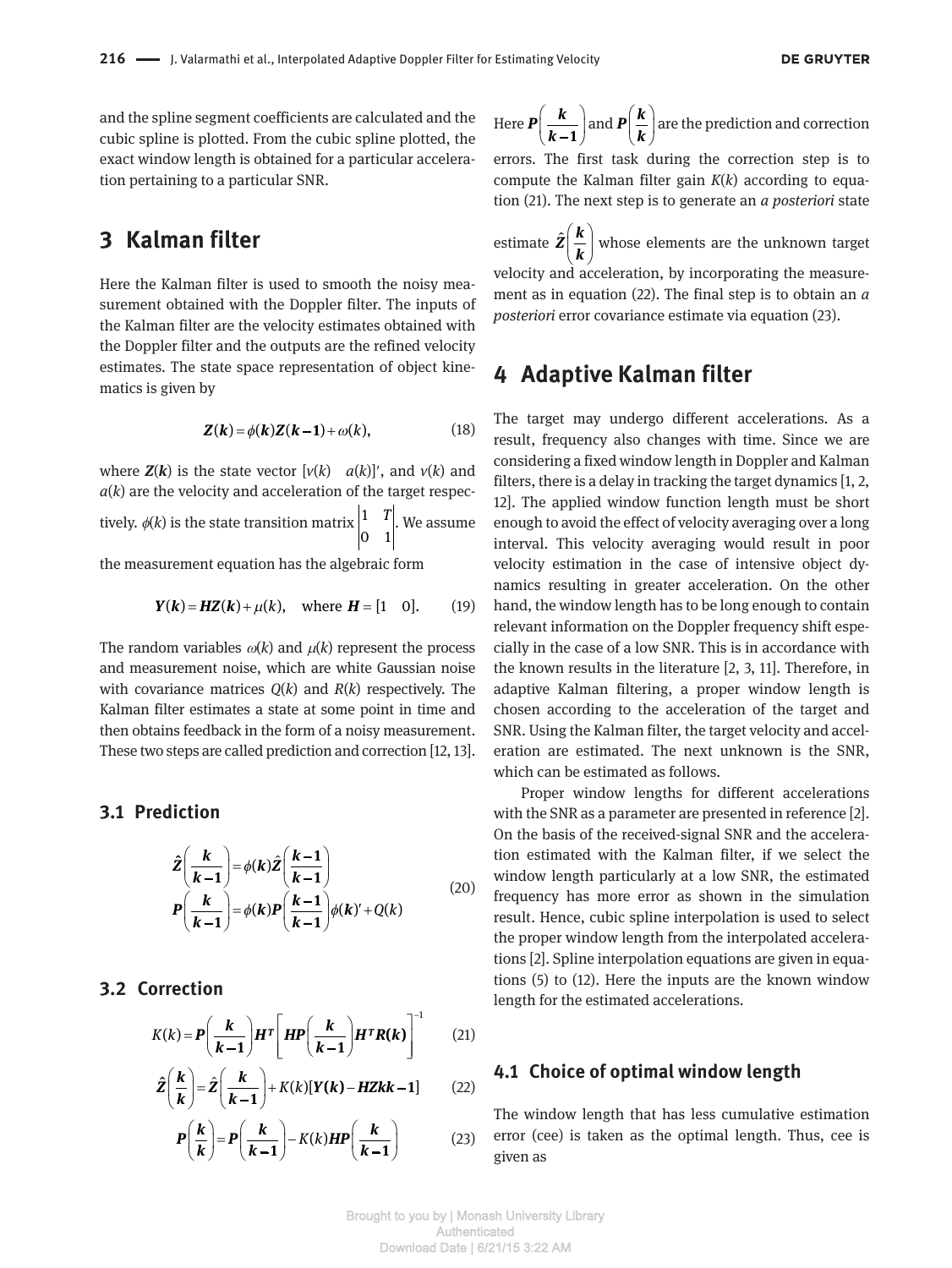$$
cee(k) = \frac{1}{k} \sum_{j=1}^{k} \frac{|v(j) - \hat{v}(j)|}{|v(j)|}.
$$
 (24)

Cumulative error is estimated (*cee*) for the set of estimated velocities with different window lengths for the estimated SNR.

#### **4.2 SNR estimation**

$$
\hat{SNR} = 10 \log \frac{\hat{A}^2}{\hat{\sigma}_{\mu}^2(k)},
$$
\n(25)

where  $\hat{A}^2$  is the estimated signal amplitude,

$$
\hat{\sigma}_{\mu}^{2}(k) = \hat{d}^{2}(k) - HP\left(\frac{k}{k}\right)H^{T},
$$
\n
$$
\hat{d}(k) = median\frac{|\hat{\mu}(k) - median(\mu(k))|}{0.6745},
$$
\n
$$
\hat{\mu}(k) = Y(k) - H\hat{Z}\left(\frac{k}{k}\right)
$$
\n(27)

### **5 Results and analyses**

Here it is assumed that data are received by a radar system every 2 ms. The maximum number of samples for processing is 5000; i.e., the period of observation is  $5000 \times 2 \times$  $10^{-3}$  = 10 s. With fast maneuvering of the target, the target velocity is assumed to change from 250 to 116.6 m/s within 3.6 s. This gives the acceleration as  $37.13 \text{ m/s}^2$ . Figures 2 and 3 show the Lagrange and spline-interpolated window



**Fig. 2:** Lagrange's interpolated acceleration versus window length for different SNRs



**Fig. 3:** Spline-interpolated acceleration versus window length for different SNRs



**Fig. 4:** Window length adaptation without and with interpolation for path 1 at a SNR of 5 dB

lengths, corresponding to the interpolated accelerations at different SNRs according to reference [2].

Figures 4 and 8 show the window length adaptation without and with interpolation for the velocity profile with acceleration of path 1 at 5 dB and an SNR of 25 dB. It is seen that the velocity estimation is better with the interpolated adaptive window length as shown in Figs. 6 and 7 compared with Fig. 5. Velocity is better estimated employing Kalman smoothing. The same analyses are made at an SNR of 25 dB as shown in Figs. 9 to 11. It is seen that the velocity is well estimated with the combination of the interpolated adaptive Doppler filter and Kalman smoothing at a low SNR. Even though the window length adaptation seems the same with and without interpolation as seen in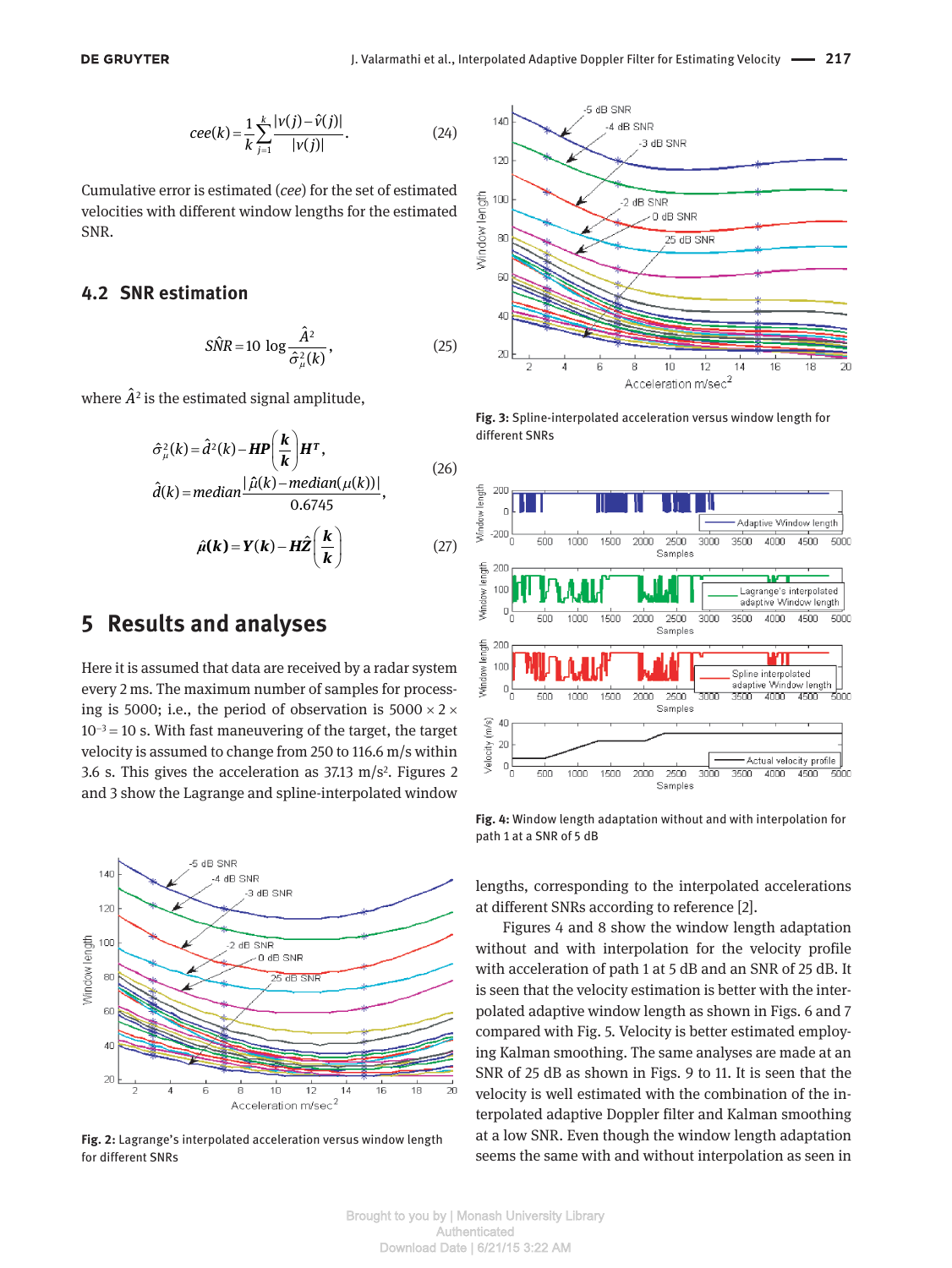

**Fig. 5:** Velocity estimation with an adaptive window length for path 1 at a SNR of 5 dB



**Fig. 6:** Velocity estimation with a Lagrange-interpolated adaptive window length for path 1 at a SNR of 5 dB



**Fig. 7:** Velocity estimation with a spline-interpolated adaptive window length for path 1 at a SNR of 5 dB



**Fig. 8:** Window length adaptation without and with interpolation for path 1 at a SNR of 25 dB



**Fig. 9:** Velocity estimation with an adaptive window length for path 1 at a SNR of 25 dB

Figures 4 and 8, the performance of the velocity estimation is markedly improved with interpolation as shown in Figs. 9 and 10.

Figures 12 and 16 show the adaptive window length without and with interpolation for the velocity profile with deceleration of path 2 at 5 dB and an SNR of 25 dB. It is observed that estimated velocity obtained through interpolated adaptive Doppler filter is better in this path 2 (as shown in Figures 14, 15, 18 and 19) than the algorithms mentioned earlier shown in Figures 13 and 17. Error in the track initialization is reduced in the spline interpolated method compared to the Lagrangian interpolation.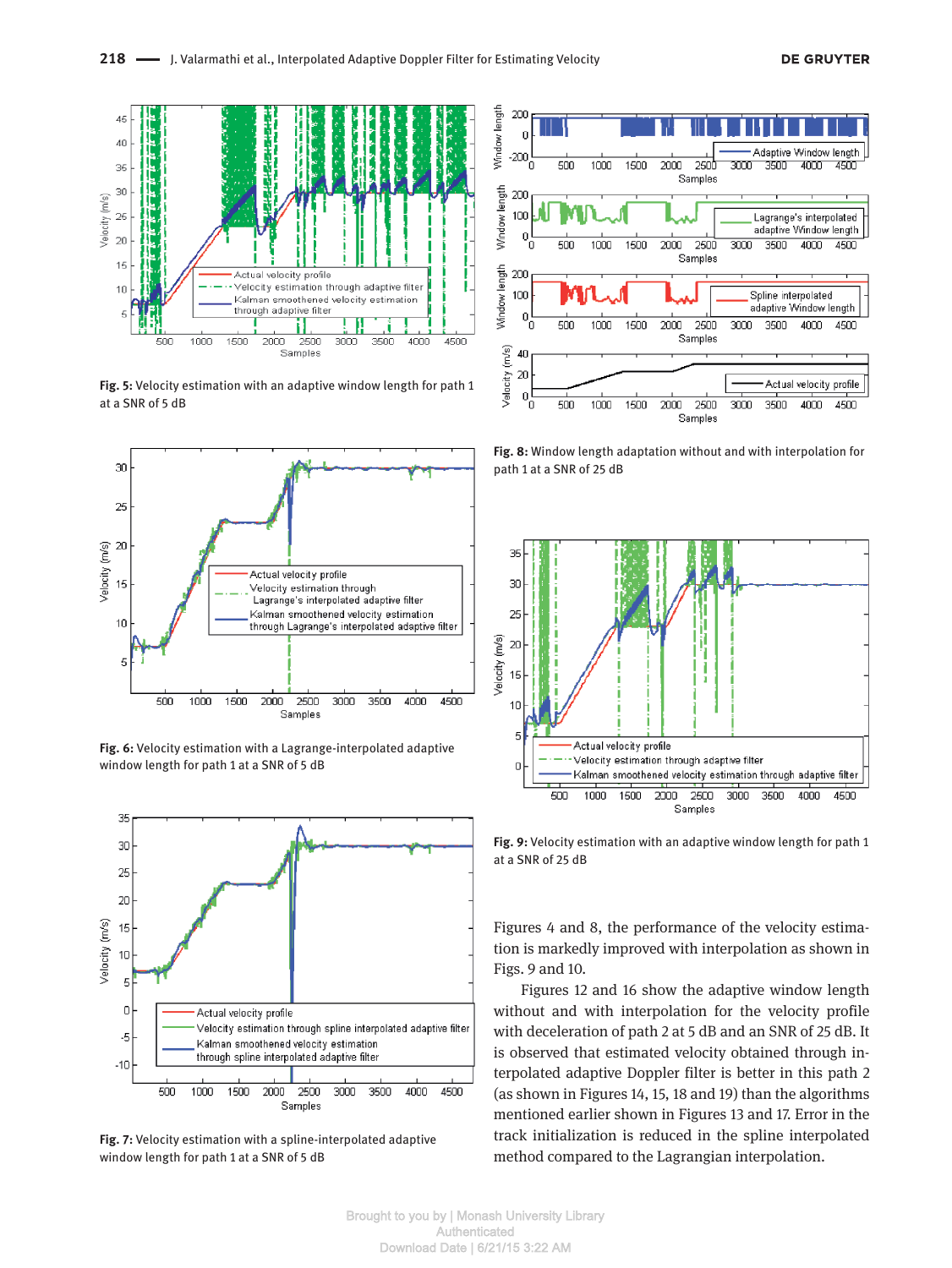

**Fig. 10:** Velocity estimation with a Lagrange-interpolated adaptive window length for path 1 at a SNR of 5 dB



**Fig. 11:** Velocity estimation with a spline-interpolated adaptive window length for path 1 at a SNR of 25 dB

Cumulative error estimation (cee) plots are shown in Figs. 20 to 23 for paths 1 and 2 at 5 dB and an SNR of 25 dB. In all plots, it is observed that *cee* is lower in the velocity estimation made with the interpolated adaptive Doppler filter than in the case for the adaptive filter.

# **6 Conclusion**

The results of this study clearly show that interpolated window length adaptation provides better velocity estimation than the previously employed method of estimating the Doppler shift through time-dependent Fourier analysis using a rectangular window function. In general, track initialization is a challenging task, mostly accepted with an allowable error. It was observed that this error is reduced with spline interpolation compared with Lagrange interpolation. Additionally, velocity estimation



**Fig. 12:** Window length adaptation without and with interpolation for path 2 at a SNR of 5 dB



**Fig. 13:** Velocity estimation with an adaptive window length for path 2 at a SNR of 5 dB



**Fig. 14:** Velocity estimation with a Lagrange-interpolated adaptive window length for path 2 at a SNR of 5 dB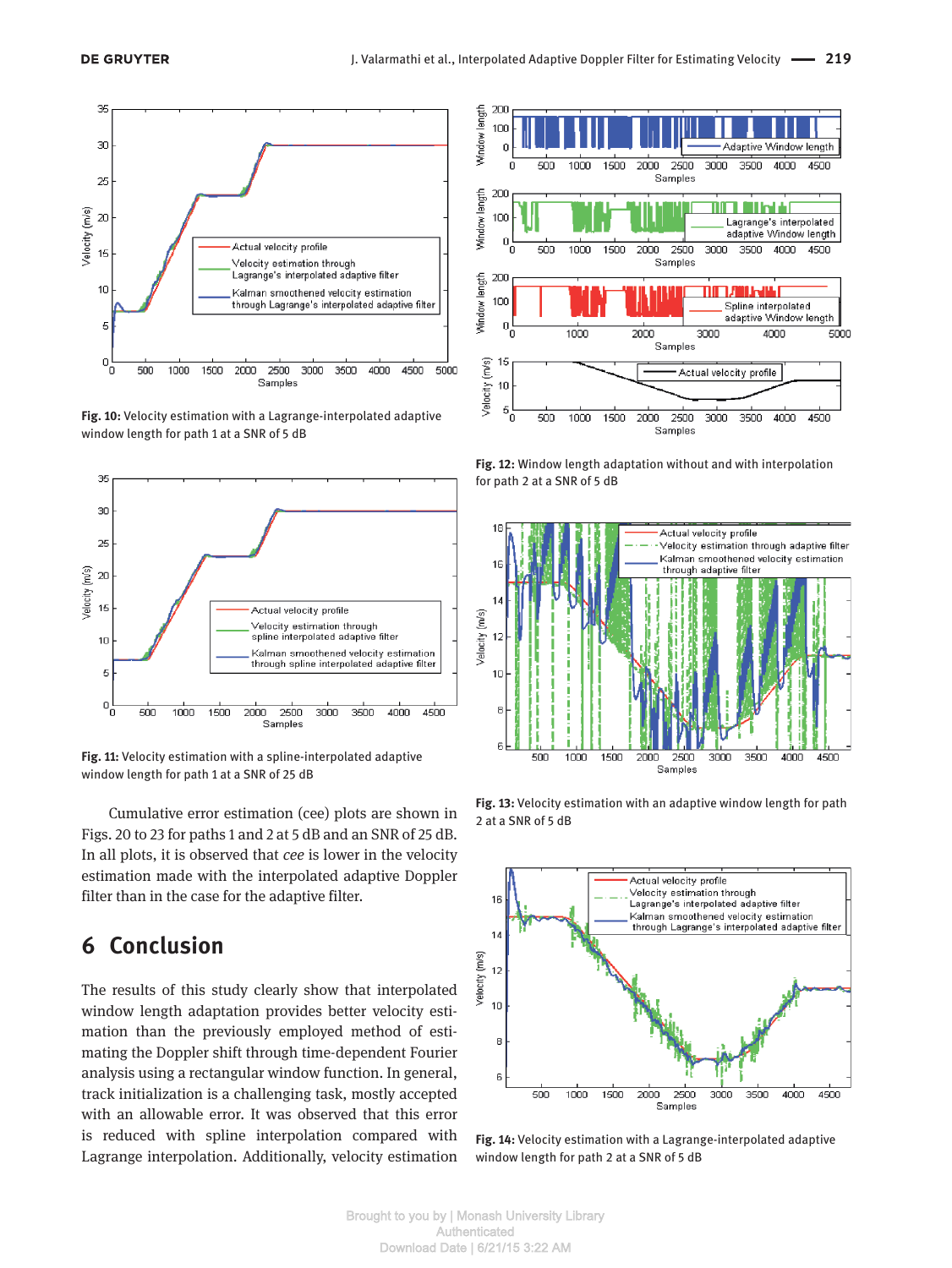

**Fig. 15:** Velocity estimation with a spline-interpolated adaptive window length for path 2 at a SNR of 5 dB



**Fig. 16:** Window length adaptation without and with interpolation for path 2 at a SNR of 25 dB



**Fig. 17:** Velocity estimation with an adaptive window length for path 2 at a SNR of 25 dB



**Fig. 18:** Velocity estimation with a Lagrange-interpolated adaptive window length for path 2 at a SNR of 25 dB



**Fig. 19:** Velocity estimation with a spline-interpolated adaptive window length for path 2 at a SNR of 25 dB



**Fig. 20:** Cumulative error analysis for path 1 at 5 dB SNR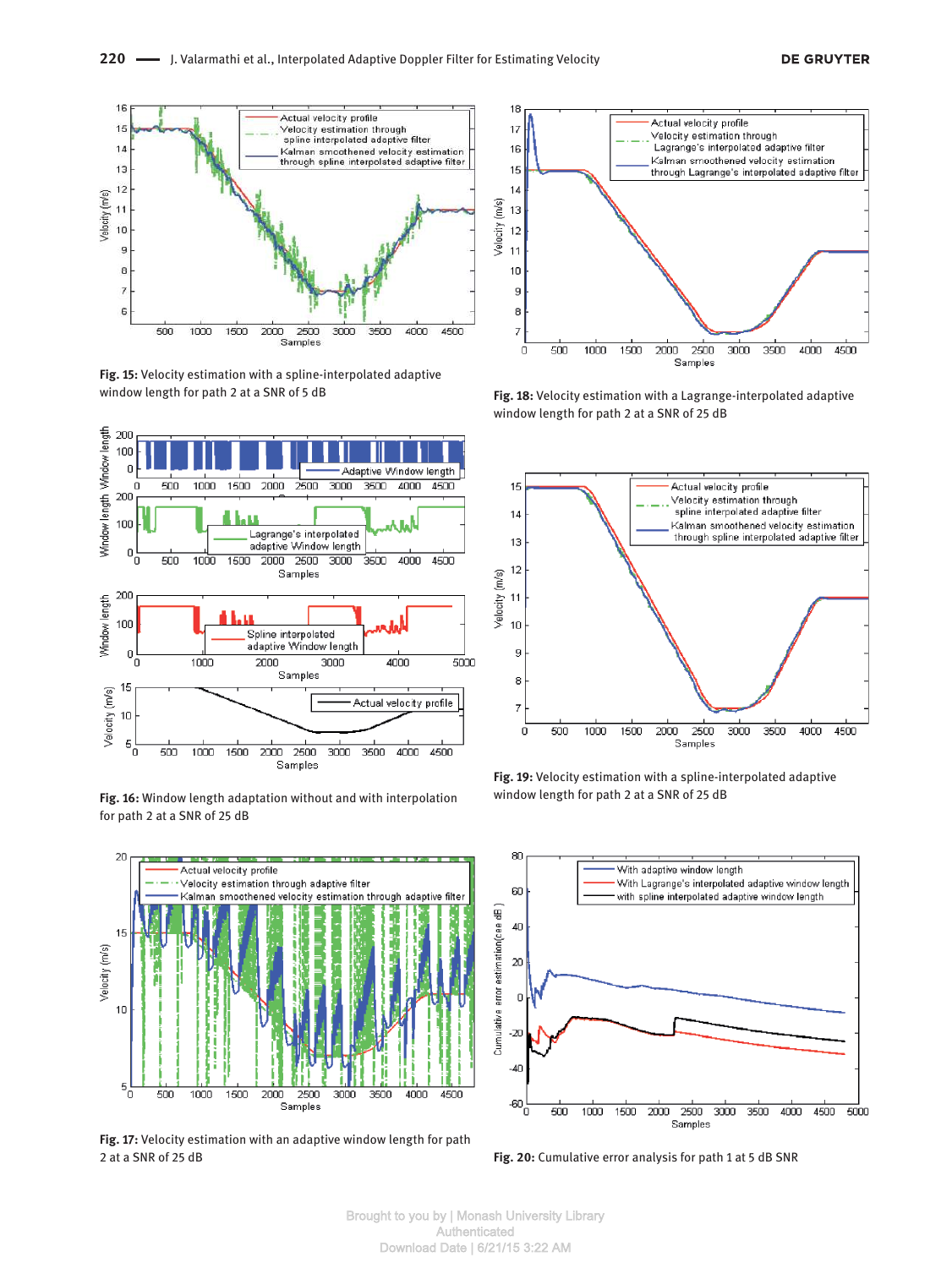

**Fig. 21:** Cumulative error analysis for path 1 at a SNR of 25 dB



**Fig. 22:** Cumulative error analysis for path 2 at a SNR of 5 dB



**Fig. 23:** Cumulative error analysis for path 2 at a SNR of 25 dB

 improved when the target was accelerating rather than decelerating. Fighter aircraft with velocity of 1.7 mach and accelerations of 9 to  $-3.5$  g (88.2 to  $-34.3$  m/s<sup>2</sup>) may be reliably tracked using our algorithm. Other interpolation techniques can also be used to compare the efficiency of the window length.

Received: October 28, 2012.

### **References**

- [1] Skolnik MI (1976). Radar Systems. McGraw-Hill, New York, 2001.
- [2] Papic VD, Djurovic ZM, Kovacevic BD (2006). Adaptive Doppler–Kalman filter for radar systems. IEE Proc–Vis Image Signal Process 153(3): 379–387.
- [3] Papic VD, Djurovic ZM, Kovacevic BD (2002). Adaptive Doppler filters using simultaneous estimation of target acceleration and signal to noise ratio. 10<sup>th</sup> Telecommunications Forum, Belgrade, Yugoslavia, Nov. 2002, 26–28.
- [4] Oppenheim AV, Schafer RW (1999). Discrete-time signal processing, 2nd edition. Prentice-Hall, New Jersey.
- [5] Verma T, Bilbao S, Meng THY (1996). The digital prolate spheroidal window. IEEE International Conference on Acoustics, Speech, and Signal Processing 3:1351–1354.
- [6] Valarmathi J, Emmanuel DS, Christopher S (2011). Doppler information optimization through fusion algorithms. International Journal of Computer Applications 27(11):37–43.
- [7] Shames I, Bishop AN, Smith M, Anderson BDO (2013). Doppler Shift Target Localization. IEEE Transactions on Aerospace and Electronic Systems, Volume 49, Issue 1, pp. 266–276.
- [8] Doukovska L (2011). Alternative approaches for target velocity estimation using the Hough transform in MIMO radar systems. Cybernetics and Information Technologies, Volume 11, No. 1, pp. 45–63.
- [9] Katkovnik V, Stankovic LJ (1998). Instantaneous frequency estimation using Wigner distribution with varying and data driven window length. IEEE Transactions on Signal Processing 46(9), 2315–2325.
- [10] Jubisa Stankovic L, Katkovnik V (1998). Algorithm for the instantaneous frequency estimation using time frequency distributions with adaptive window width. IEEE signal Processing Letters 5(9), 224–227.
- [11] Hedrick JK, Jang J, Potier A (2004). Cooperative multiple-sensor fusion for automated vehicle control. Research report, University of California, Berkeley.
- [12] Schmidt SF (1981). The Kalman filter, its recognition and development for aerospace applications. AIAA J Guidance Control 4(1):4–7.
- [13] Kalman RE (1960). A new approach to linear filtering and prediction problems. Trans ASME, Set D, J Basic Eng 82:35–45.
- [14] Griffiths DV, Smith IM (1991). Numerical methods for engineers. CRC Press, Great Britain.
- [15] Valarmathi J, Emmanuel DS, Christopher S (2012). Velocity Tracking Based on Interpolated Adaptive Doppler Filter. Fusion'12 conference, 9<sup>th</sup>-12<sup>th</sup> July 2012, Singapore.
- [16] Butt R (2008). Introduction to Numerical Analysis using MATLAB. Boston Infinity Science Press LLC, Boston.